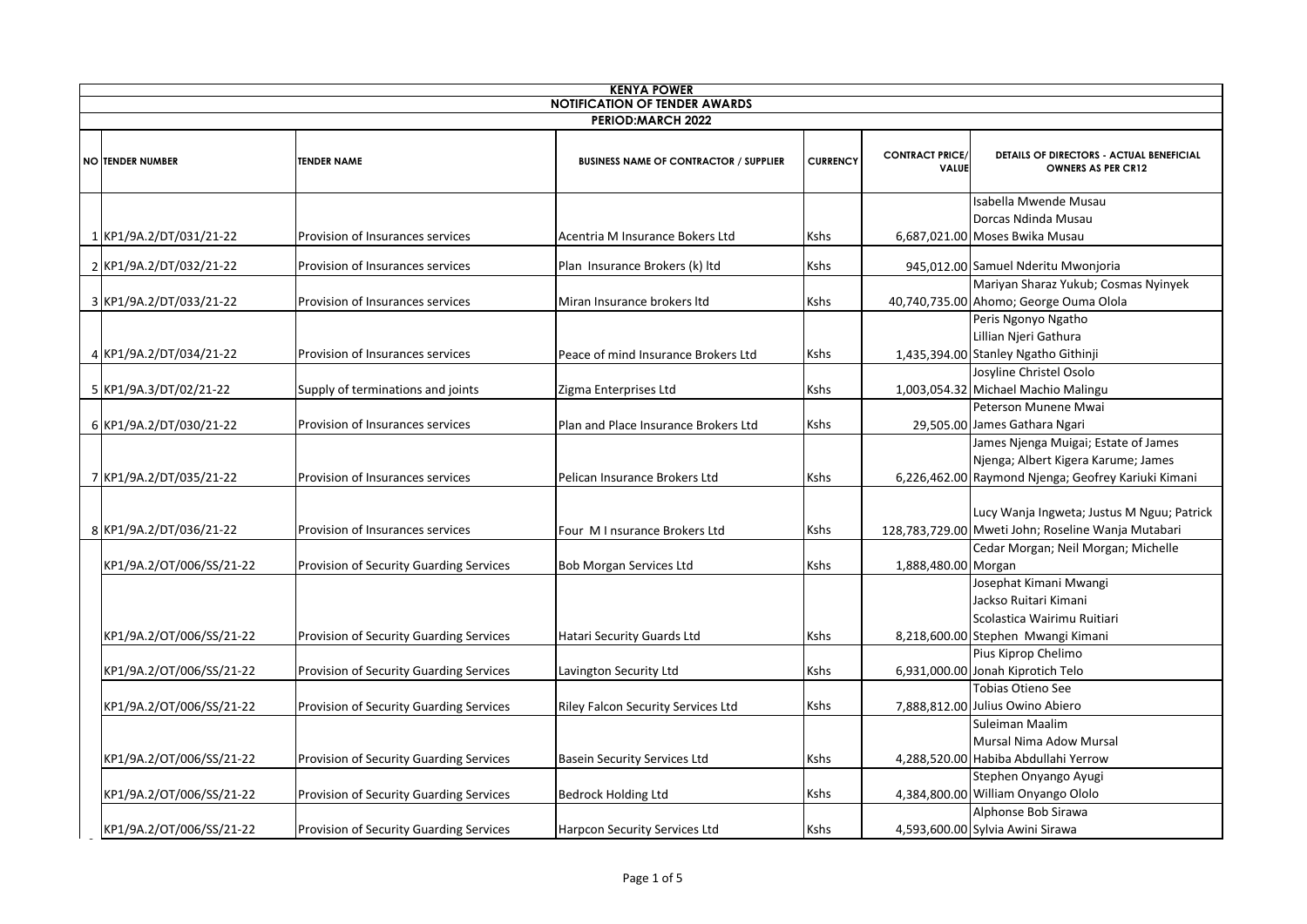|    | <b>NO TENDER NUMBER</b>   | <b>TENDER NAME</b>                                                                                       | <b>BUSINESS NAME OF CONTRACTOR / SUPPLIER</b> | <b>CURRENCY</b> | <b>CONTRACT PRICE/</b><br>VALUE | <b>DETAILS OF DIRECTORS - ACTUAL BENEFICIAL</b><br><b>OWNERS AS PER CR12</b>                                     |
|----|---------------------------|----------------------------------------------------------------------------------------------------------|-----------------------------------------------|-----------------|---------------------------------|------------------------------------------------------------------------------------------------------------------|
| و- | KP1/9A.2/OT/006/SS/21-22  | Provision of Security Guarding Services                                                                  | Hounslaw Security Ltd                         | Kshs            | 4,223,676.00 Erick Juma         |                                                                                                                  |
|    | KP1/9A.2/OT/006/SS/21-22  | Provision of Security Guarding Services                                                                  | <b>Intercity Secure Homes Ltd</b>             | Kshs            |                                 | 4,003,809.60 Danstar General Supplies Limited                                                                    |
|    | KP1/9A.2/OT/006/SS/21-22  | Provision of Security Guarding Services                                                                  | <b>Ismax Security Ltd</b>                     | Kshs            |                                 | Abdirahaman Mohammed; Ismail Maalim;<br>4,373,200.00 Muhamednoor Ali; Yusuf Abdille                              |
|    | KP1/9A.2/OT/006/SS/21-22  | Provision of Security Guarding Services                                                                  | Kleen Homes Security Services                 | Kshs            |                                 | Peter Maina<br>4,463,680.00 Millicent Kagendo                                                                    |
|    | KP1/9A.2/OT/006/SS/21-22  | Provision of Security Guarding Services                                                                  | Race Guards Limited                           | Kshs            |                                 | 4,790,800.00 Lydiah Muli; Caroline Muli                                                                          |
|    | KP1/9A.2/OT/006/SS/21-22  | Provision of Security Guarding Services                                                                  | Spyeagle Services Ltd                         | Kshs            |                                 | 4,531,482.00 Fredrick Ledelea; Pauline Talaso                                                                    |
|    | KP1/9A.2/OT/006/SS/21-22  | Provision of Security Guarding Services                                                                  | <b>Tofada Security Services Ltd</b>           | Kshs            |                                 | George Olayo Kanyamkur<br>4,604,040.00 Washingtone Erick O Wasiama                                               |
|    | KP1/9A.2/OT/006/SS/21-22  | Provision of Security Guarding Services                                                                  | <b>Total Security Surveillance Ltd</b>        | <b>Kshs</b>     |                                 | <b>Everton Terigin</b><br>4,399,880.00 Tabitha Cheruto                                                           |
|    | KP1/9A.2/OT/006/SS/21-22  | Provision of Security Guarding Services                                                                  | <b>Vickers Security Services Ltd</b>          | Kshs            |                                 | Abdikadir Sheikh Adbulahi<br>Adow Osman Jehow<br>Bashir Haji Abdulahi<br>4,807,599.47 Abdikadir Mohammed Shabelo |
|    | 10 KP9/9A/DT/HRA/01/21-22 | Renewal of lease for KPLC port victoria office<br>space,Busia county                                     | Mahaga Kagwe Enterprises                      | Kshs            |                                 | 2,835,000.00 Joseph Odiango Mahaga                                                                               |
|    | 11 SDPW/SB/029/2020/2023  | Procurement of 10mm2 abc pvc cable using<br>the supplies branch contracts                                | Cable connect                                 | Kshs            | 68,440,000.00 Jasani            | Nilesh Vasantkumar Jasani; Rohita Nilesh                                                                         |
|    | KP10/9A/RT/NER/01/20-21   | Third party garage, three years contract for<br>supply of transport fleet units repairs &<br>maintenance | <b>Highway Motors Limited</b>                 | <b>Kshs</b>     |                                 | Tarsem Sahota<br>2,269,701.31 Paramjeet Sahota                                                                   |
|    | KP10/9A/RT/NER/01/20-21   | Third party garage, three years contract for<br>supply of transport fleet units repairs &<br>maintenance | Thika Auto Mobile Services Ltd                | Kshs            | 2,269,701.31 Jamil Sumar        | Razia Yusuf                                                                                                      |
|    | KP10/9A/RT/NER/01/20-21   | Third party garage, three years contract for<br>supply of transport fleet units repairs &<br>maintenance | Carmate Limited                               | Kshs            |                                 | Regina Njangai<br>2,269,701.31 Danson Kiura Munene                                                               |
|    | KP10/9A/RT/NER/01/20-21   | Third party garage, three years contract for<br>supply of transport fleet units repairs &<br>maintenance | <b>Bokola Garage</b>                          | Kshs            |                                 | 260,522.37 Adbi Mohammed                                                                                         |
|    |                           | Third party garage, three years contract for<br>supply of transport fleet units repairs &                |                                               |                 |                                 | <b>Issack Gabow</b>                                                                                              |
|    | KP10/9A/RT/NER/01/20-21   | maintenance                                                                                              | Mwalimu Auto Mandera Ltd                      | Kshs            |                                 | 364,731.32 Mohammed Gabow                                                                                        |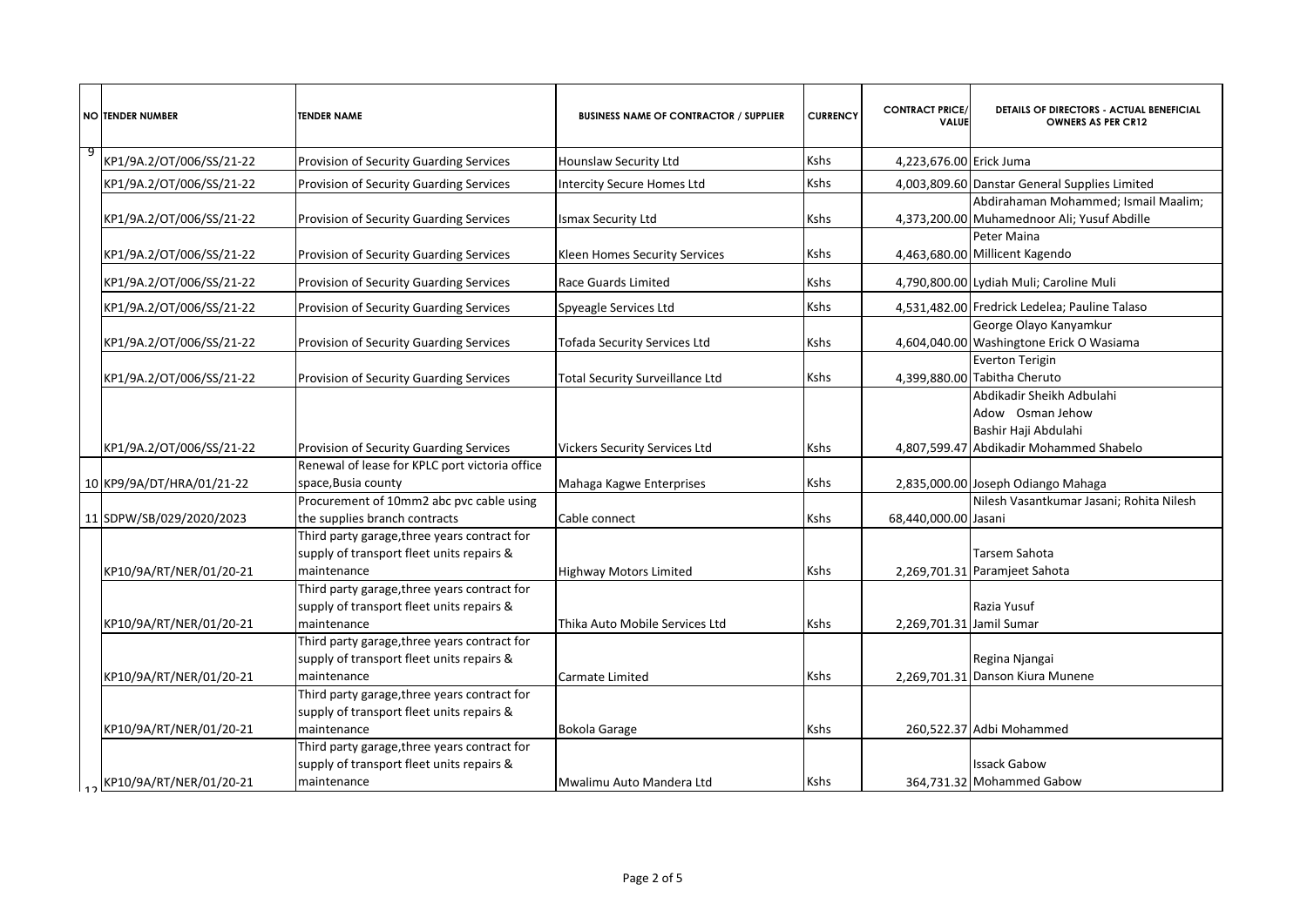|   | <b>NO ITENDER NUMBER</b>       | <b>TENDER NAME</b>                                                                        | <b>BUSINESS NAME OF CONTRACTOR / SUPPLIER</b> | <b>CURRENCY</b> | <b>CONTRACT PRICE/</b><br><b>VALUE</b> | DETAILS OF DIRECTORS - ACTUAL BENEFICIAL<br><b>OWNERS AS PER CR12</b>                 |
|---|--------------------------------|-------------------------------------------------------------------------------------------|-----------------------------------------------|-----------------|----------------------------------------|---------------------------------------------------------------------------------------|
| Ŧ |                                | Third party garage, three years contract for                                              |                                               |                 |                                        |                                                                                       |
|   |                                | supply of transport fleet units repairs &                                                 |                                               |                 |                                        |                                                                                       |
|   | KP10/9A/RT/NER/01/20-21        | maintenance                                                                               | Adbikadir (A.K)Motors                         | Kshs            |                                        | 364,731.32 Abdikardir Sheikh                                                          |
|   |                                | Third party garage, three years contract for<br>supply of transport fleet units repairs & |                                               |                 |                                        |                                                                                       |
|   | KP10/9A/RT/NER/01/20-21        | maintenance                                                                               | Al-Marshidy Enterprises Limited               | Kshs            |                                        | 521,044.74 Majid Salim                                                                |
|   |                                | Third party garage, three years contract for                                              |                                               |                 |                                        |                                                                                       |
|   |                                | supply of transport fleet units repairs &                                                 |                                               |                 |                                        | Harun Galma                                                                           |
|   | KP10/9A/RT/NER/01/20-21        | maintenance                                                                               | <b>Mashhur Construction Enterprises Ltd</b>   | Kshs            |                                        | 521,044.74 Zubeir Abdullahi                                                           |
|   |                                | Third party garage, three years contract for                                              |                                               |                 |                                        |                                                                                       |
|   |                                | supply of transport fleet units repairs &                                                 |                                               |                 |                                        |                                                                                       |
|   | KP10/9A/RT/NER/01/20-21        | maintenance                                                                               | Kennedy Mechanical Works Limited              | Kshs            |                                        | 364,731.31 Kennedy Iluka Nzivo                                                        |
|   |                                | Third party garage, three years contract for                                              |                                               |                 |                                        |                                                                                       |
|   |                                | supply of transport fleet units repairs &                                                 |                                               |                 |                                        |                                                                                       |
|   | KP10/9A/RT/NER/01/20-21        | maintenance                                                                               | Mwingi Auto Engineering                       | Kshs            |                                        | 364,731.31 Joseph Ithonga Njoroge                                                     |
|   |                                | Renewal of lease for KPLC Siaya office                                                    |                                               |                 |                                        |                                                                                       |
|   | 13 KP9/9A/DT/HRA/05/21-22      | space, Siaya county                                                                       | <b>ACK diocese of Maseno</b>                  | Kshs            |                                        | 778,800.00 Church Commission<br>Tejveer Singh Rai                                     |
|   |                                |                                                                                           |                                               |                 |                                        | Onkar Singh Rai                                                                       |
|   | 14 KP1/9A.3/DT/01/21-22        | Procurement of 18m of Treated wooden poles Timsales Limited                               |                                               | Kshs            |                                        | 989,210.88 Jaswant Singh Rai                                                          |
|   |                                | One year framework agreement for supply of                                                |                                               |                 |                                        | Nilesh Vasantkumar                                                                    |
|   | KP1/9A.3/OT/12/FA/21-22        | <b>Stay Accessories</b>                                                                   | Lomas & Lomas Limited                         | Kshs            | 111,615,200.00 Rohita Nilesh           |                                                                                       |
|   |                                |                                                                                           |                                               |                 |                                        | Vincent Komu                                                                          |
|   |                                | One year framework agreement for supply of                                                |                                               |                 |                                        | Peter Komu                                                                            |
|   | 15 KP1/9A.3/OT/12/FA/21-22     | <b>Stay Accessories</b>                                                                   | <b>Etrade Company Limited</b>                 | Kshs            |                                        | 51,347,400.00 Pauline Wambui                                                          |
|   |                                | One year framework agreement for supply of                                                |                                               |                 |                                        | Fernando Anthony; Fernando Madusanka; St<br>Theresa Industries Ltd; Gayasri Fernando; |
|   | KP1/9A.3/OT/12/FA/21-22        | <b>Stay Accessories</b>                                                                   | St Theresa Industries Limited                 | Kshs            |                                        | 4,054,200.00 Ranasinghe Nirmala; K.Selvadoruge Uditha                                 |
|   |                                | Lease of office premises on title                                                         |                                               |                 |                                        | Mary Wayua Muendo                                                                     |
|   |                                | no.Makueni/unoa/117,Nesa plaza Wote                                                       |                                               |                 |                                        | Josemaria Augustine Kioko Mwendo                                                      |
|   | 16 KP3/9A/DT/02/ADMIN/NR/21-22 | town                                                                                      | <b>Nesa Holdings</b>                          | Kshs            |                                        | 23,818,633.26 Cosmas J.Mwendo Maweu                                                   |
|   |                                | Procurement of gravelling materials for                                                   |                                               |                 |                                        |                                                                                       |
|   | 17 KP1/9A.1A/RFQ/005/21-22     | Roysambu depot access road                                                                | Canxton Company Limited                       | Kshs            |                                        | 428,620.00 James Kariuki Mariti                                                       |
|   |                                | One year framework agreement for supply of                                                |                                               |                 |                                        |                                                                                       |
|   | KP1/9A.3/OT/20/FA/21-22        | poles                                                                                     | Apple Epic Ventures Traders Ltd               | Kshs            |                                        | 25,356,208.00 Danson Kamanda Njuguna                                                  |
|   |                                | One year framework agreement for supply of                                                |                                               |                 |                                        |                                                                                       |
|   | KP1/9A.3/OT/20/FA/21-22        | poles                                                                                     | <b>Carrolton Trading Limited</b>              | Kshs            |                                        | 61,250,459.20 Josiah Muoka Mumo                                                       |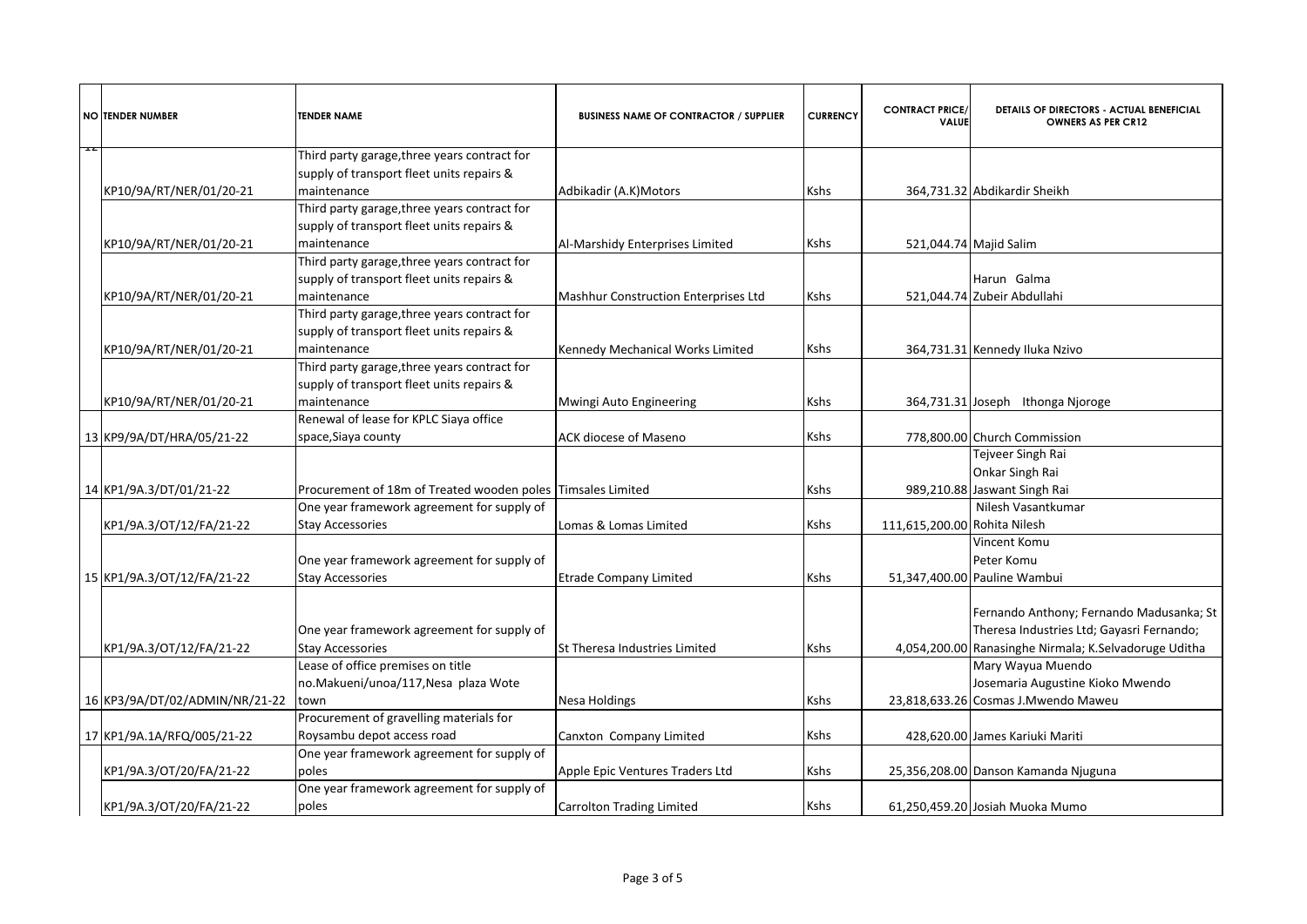| <b>NO TENDER NUMBER</b> | <b>TENDER NAME</b>                         | <b>BUSINESS NAME OF CONTRACTOR / SUPPLIER</b> | <b>CURRENCY</b> | <b>CONTRACT PRICE/</b><br><b>VALUE</b> | DETAILS OF DIRECTORS - ACTUAL BENEFICIAL<br><b>OWNERS AS PER CR12</b> |
|-------------------------|--------------------------------------------|-----------------------------------------------|-----------------|----------------------------------------|-----------------------------------------------------------------------|
|                         |                                            |                                               |                 |                                        | Amaanraj Singh Rai                                                    |
|                         |                                            |                                               |                 |                                        | Rajbir Singh Sarbjit Singh Rai                                        |
|                         | One year framework agreement for supply of |                                               |                 |                                        | Sarbjit Singh Rai                                                     |
| KP1/9A.3/OT/20/FA/21-22 | poles                                      | Comply Industries Limited                     | <b>Kshs</b>     |                                        | 86,289,732.00 Nilesh Mahendra Mehta                                   |
|                         | One year framework agreement for supply of |                                               |                 |                                        | Indubhai Shivabhai Patel                                              |
| KP1/9A.3/OT/20/FA/21-22 | poles                                      | Gilgil Treatment Industries Limited           | Kshs            |                                        | 29,150,800.00 Grishma Ashite Patel                                    |
|                         | One year framework agreement for supply of |                                               |                 |                                        |                                                                       |
| KP1/9A.3/OT/20/FA/21-22 | poles                                      | Lakewood Timber Treatment Company Ltd         | Kshs            |                                        | 7,878,720.00 Christopher Kiplagat Yego                                |
|                         | One year framework agreement for supply of |                                               |                 |                                        | Susan Njeri Macharia                                                  |
| KP1/9A.3/OT/20/FA/21-22 | poles                                      | Line Enterprises Company Limited              | Kshs            |                                        | 38,809,424.00 Wangui Kimathi                                          |
|                         | One year framework agreement for supply of |                                               |                 |                                        | Samuel Kiptala                                                        |
| KP1/9A.3/OT/20/FA/21-22 | poles                                      | <b>Oasis Capital Limited</b>                  | Kshs            |                                        | 47,001,460.00 Outspan Concrete Limited                                |
|                         |                                            |                                               |                 |                                        | Louisa Margaret Gitau                                                 |
|                         |                                            |                                               |                 |                                        | Paul Mahalanganga Wekesa                                              |
|                         | One year framework agreement for supply of |                                               |                 |                                        | Camille Masicha Wekesa                                                |
| KP1/9A.3/OT/20/FA/21-22 | poles                                      | Panocal International Limited                 | Kshs            |                                        | 7,560,068.00 Margaret Mary Wekesa                                     |
|                         |                                            |                                               |                 |                                        | <b>Troy Mumu Mwaura</b>                                               |
| 18                      | One year framework agreement for supply of |                                               |                 |                                        | Ryan Trevor Mwaura                                                    |
| KP1/9A.3/OT/20/FA/21-22 | poles                                      | Pole & Posts Treatment Plant Limited          | Kshs            |                                        | 45,410,148.80 Judy Muthoni Mwaura                                     |
|                         |                                            |                                               |                 |                                        | Alex Nganga Ndichu                                                    |
|                         |                                            |                                               |                 |                                        | Ferdinand G. Muchaomba                                                |
|                         | One year framework agreement for supply of |                                               |                 |                                        | Tariq Suleman Harunani                                                |
| KP1/9A.3/OT/20/FA/21-22 | poles                                      | Prime Poles Ventures Limited                  | Kshs            |                                        | 40,069,880.00 Yasser Suleman Harunani                                 |
|                         |                                            |                                               |                 |                                        | Mwaura Njenga George                                                  |
|                         | One year framework agreement for supply of |                                               |                 |                                        | Leonard Kanari Gitui                                                  |
| KP1/9A.3/OT/20/FA/21-22 | poles                                      | Regional Royal Transmission Limited           | Kshs            |                                        | 2,641,320.00 John Kungu Kamau                                         |
|                         |                                            |                                               |                 |                                        | Tonny Karanja Mwangi                                                  |
|                         | One year framework agreement for supply of |                                               |                 |                                        | Priscilla Wairimu Karanja                                             |
| KP1/9A.3/OT/20/FA/21-22 | poles                                      | Silverwood Treatment Plant Limited            | Kshs            |                                        | 2,641,320.00 Njoroge O.Kimani                                         |
|                         |                                            |                                               |                 |                                        | Kenneth Safari Chenje                                                 |
|                         | One year framework agreement for supply of |                                               |                 |                                        | Kipchumba Trust                                                       |
| KP1/9A.3/OT/20/FA/21-22 | poles                                      | <b>Tipsy Wood Preservation Limited</b>        | Kshs            |                                        | 18,019,461.34 William Sambu Kipchumba                                 |
|                         | One year framework agreement for supply of |                                               |                 |                                        | Lucy Kibet                                                            |
| KP1/9A.3/OT/20/FA/21-22 | poles                                      | <b>Tally Timber Limited</b>                   | Kshs            |                                        | 49,893,869.89 Stephen Kipkoech Chirchir                               |
|                         |                                            |                                               |                 |                                        | Tejveer Singh Rai                                                     |
|                         | One year framework agreement for supply of |                                               |                 |                                        | Onkar Singh Rai                                                       |
| KP1/9A.3/OT/20/FA/21-22 | poles                                      | <b>Timsales Limited</b>                       | Kshs            |                                        | 64,622,231.20 Jaswant Singh Rai                                       |